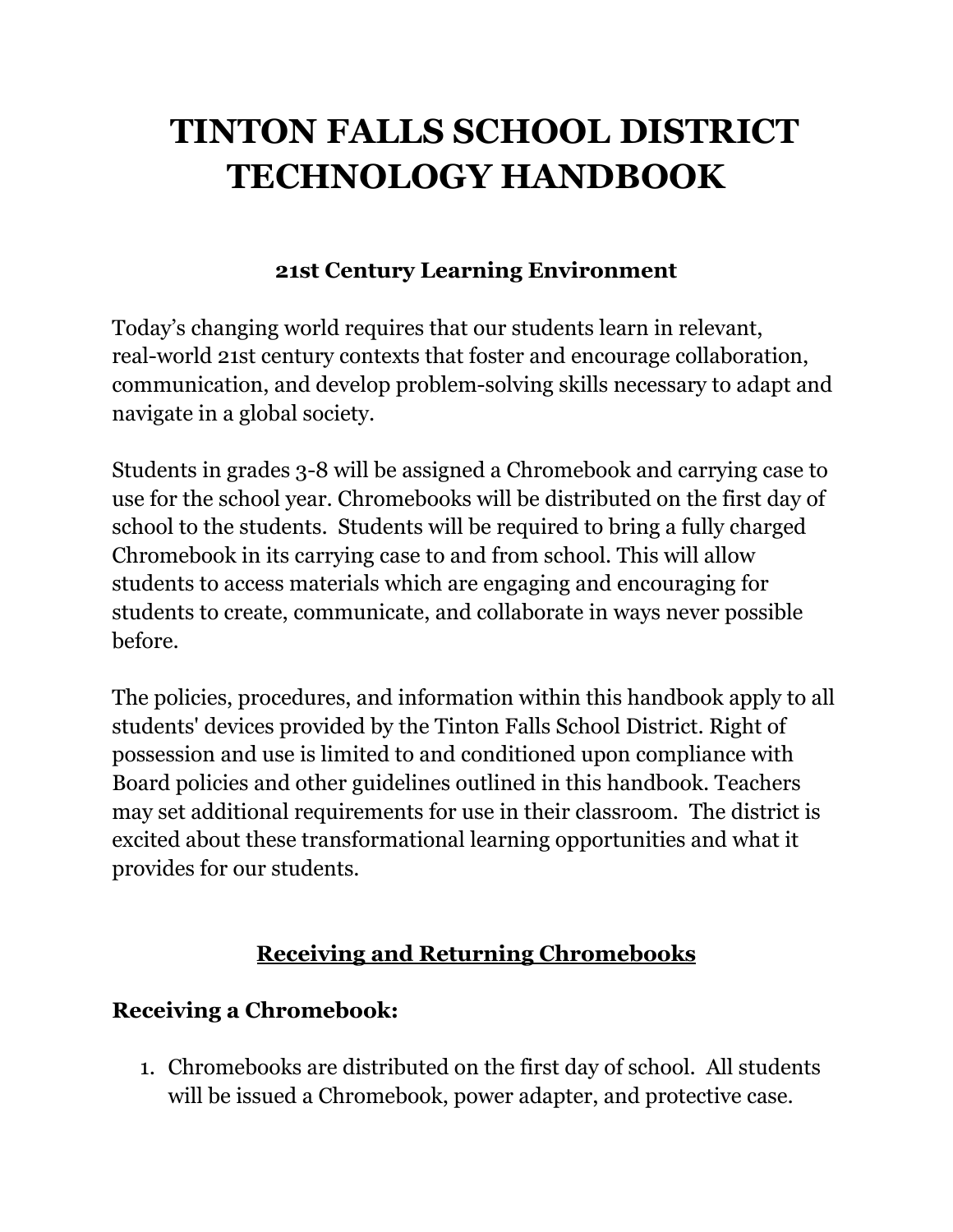- 2. Included with the device is a Chromebook Insurance Form that parents must fill out and return. Parents are required to select the option to pay the \$35.00 technology fee or choose to pay for any damage that may occur.
- 3. If the Chromebook insurance form is not returned to the school by **September 22, 2021**, parents will be held responsible for the cost of repairs.
- 4. In accordance with Policy #7523 *School District Provided Technology Devices to Students*, the student is responsible for the proper care of school property and the school supplies and equipment in his/her use.
- 5. Student assigned Chromebooks cannot be accepted in the main office-outside drop bin if it is left at home. If a student does not bring his/her Chromebook to school, he/she may check out a loaner Chromebook from the Media Center. Loaner Chromebooks are on a first-come/first-serve basis. Repeated unpreparedness will be addressed through classroom and/or school discipline procedures. This may also be reflected in the students' report card.

# **Returning a Chromebook:**

- 1. The Chromebook will be collected at the end of the school year.
- 2. If a student's enrollment in the Tinton Falls School District (TFSD) ends for any reason, the Chromebook and accessories must be returned to the Media Center. Failure to return the items within three days of a student's withdrawal from the district will be reported as stolen.
- 3. If a student fails to return the device and accessories within three days of the collection date, the device and accessories will be considered stolen and reported as such.
- 4. All Chromebooks and accessories are the property of the TFSD. The district reserves the right to collect and/or inspect a student's device at any time to delete/remove any materials or applications that are deemed inappropriate.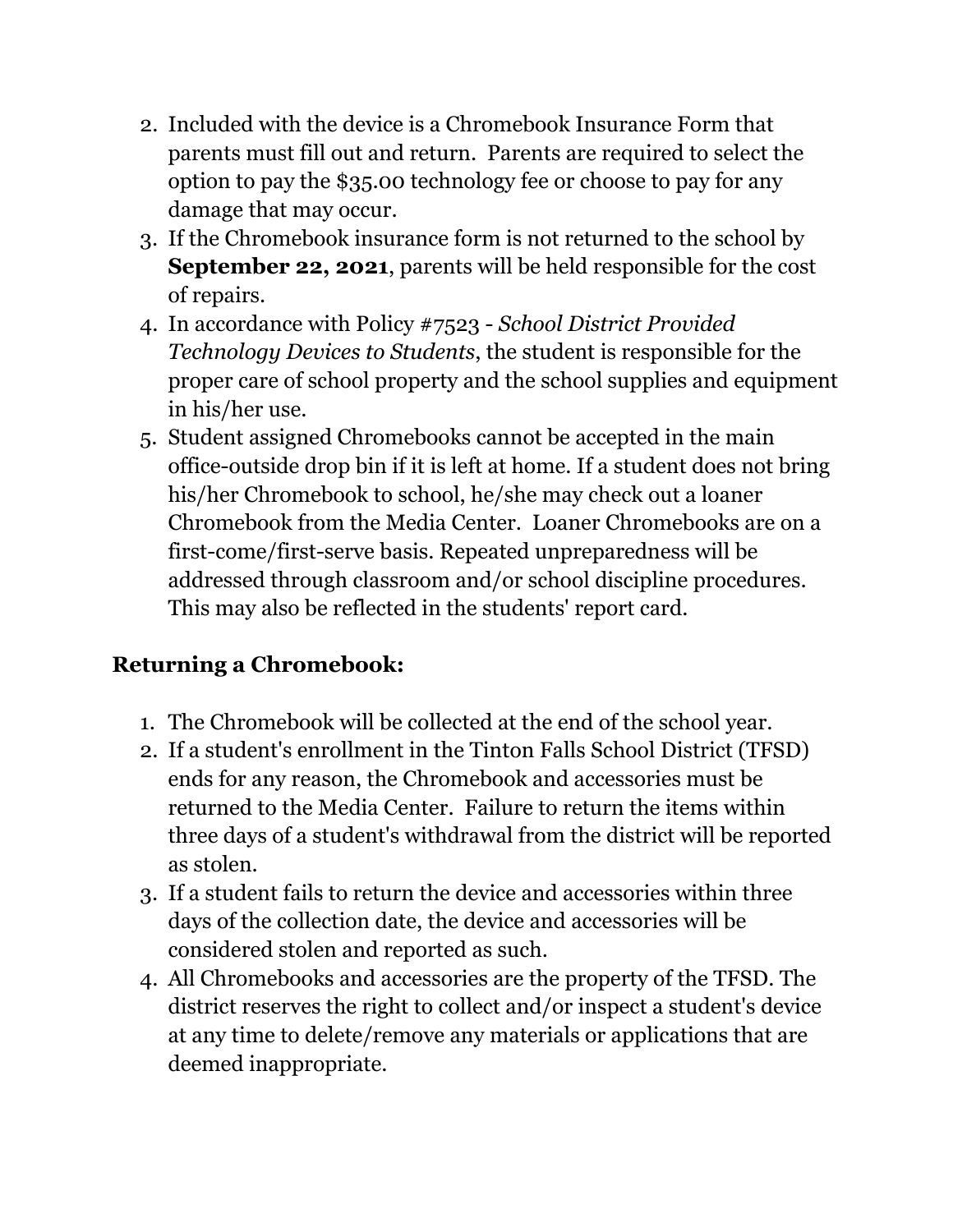5. The Chromebook and accessories must be returned in good working condition. When a technology fee is not collected from the parent/student at the beginning of the year, the parent/student is responsible for paying any fees associated with damage to the Chromebook or the accessories.

## **Disclosure Regarding School District Provided Technology Devices to Students**

Technology devices provided by the TFSD may record or collect information on the student's activity or the student's use of the technology device if the device is equipped with a camera, global positioning system, or other feature capable of recording or collecting information on the student's activity or use of the device. The school district shall not use any of the capabilities in a manner that violates the privacy rights of the student or any individual residing with the student. An acknowledgment of this notification by the parent is required before the issuance of a technology device to students.

# **Technical Support and Repairs**

Parents, guardians, or students are not allowed to attempt repairs themselves or contract with any other individual or business to repair school-owned equipment. All repairs will be handled by the Tinton Falls School District. If a problem occurs with the Chromebook, the student should notify their classroom teacher. The student will also be referred to the Media Center. It may be possible that the student needs to borrow a loaner Chromebook, which will be checked out through the Media Center.

# **Chromebook Protection Options 2021-2022**

District Technology Fee: The school district technology fee will be available for students and parents to cover a Chromebook repair in the event of a theft or accidental damage. The cost is \$35 annually for each Chromebook.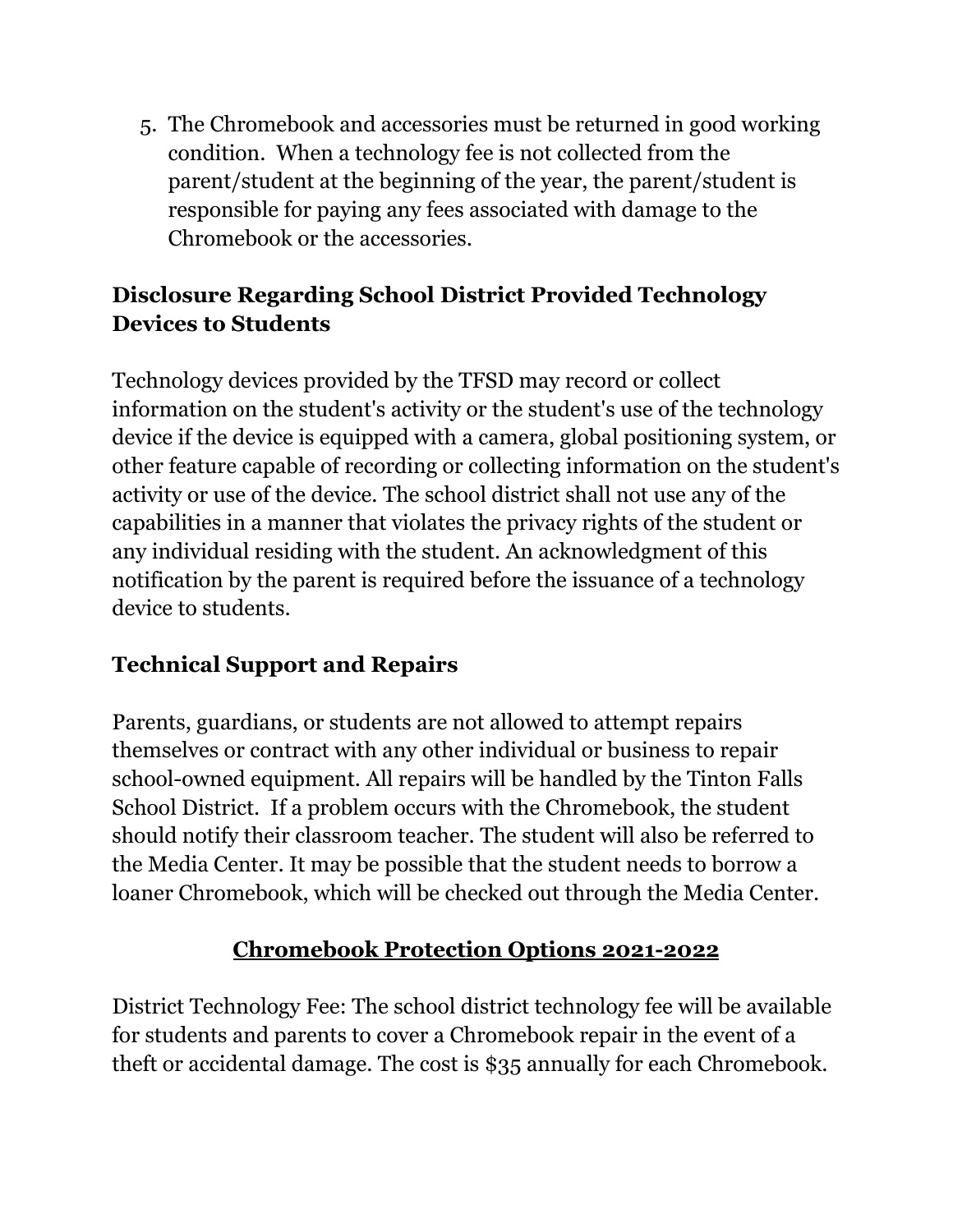#### **Personal Liability**

Parents who do not pay the technology fee will be held financially responsible for damages to the Chromebook. Typical repair and replacement costs are as follows:

| Damage                          | <b>Costs</b> |
|---------------------------------|--------------|
| <b>Cracked Screen</b>           | \$135.00     |
| <b>Keyboard Repair</b>          | \$125.00     |
| Hard Shell Case                 | \$50.00      |
| Lost/broken charger             | \$50.00      |
| Broken Bezel/Chromebook plastic | \$150.00     |

If the Chromebook is lost, parents will be responsible for the full replacement cost of the device, **even if they paid the technology fee**. If your device is stolen, you must file a police report and submit a copy to the Board of Education office.

| Lost/Stolen Chromebook | \$350.00 |
|------------------------|----------|
|------------------------|----------|

The insurance form will be included with your child's chromebook. You can also print a copy of the insurance form by clicking [HERE.](https://www.tfschools.org/cms/lib/NJ01000189/Centricity/Domain/1008/Chromebook%20Insurance%20Form.pdf)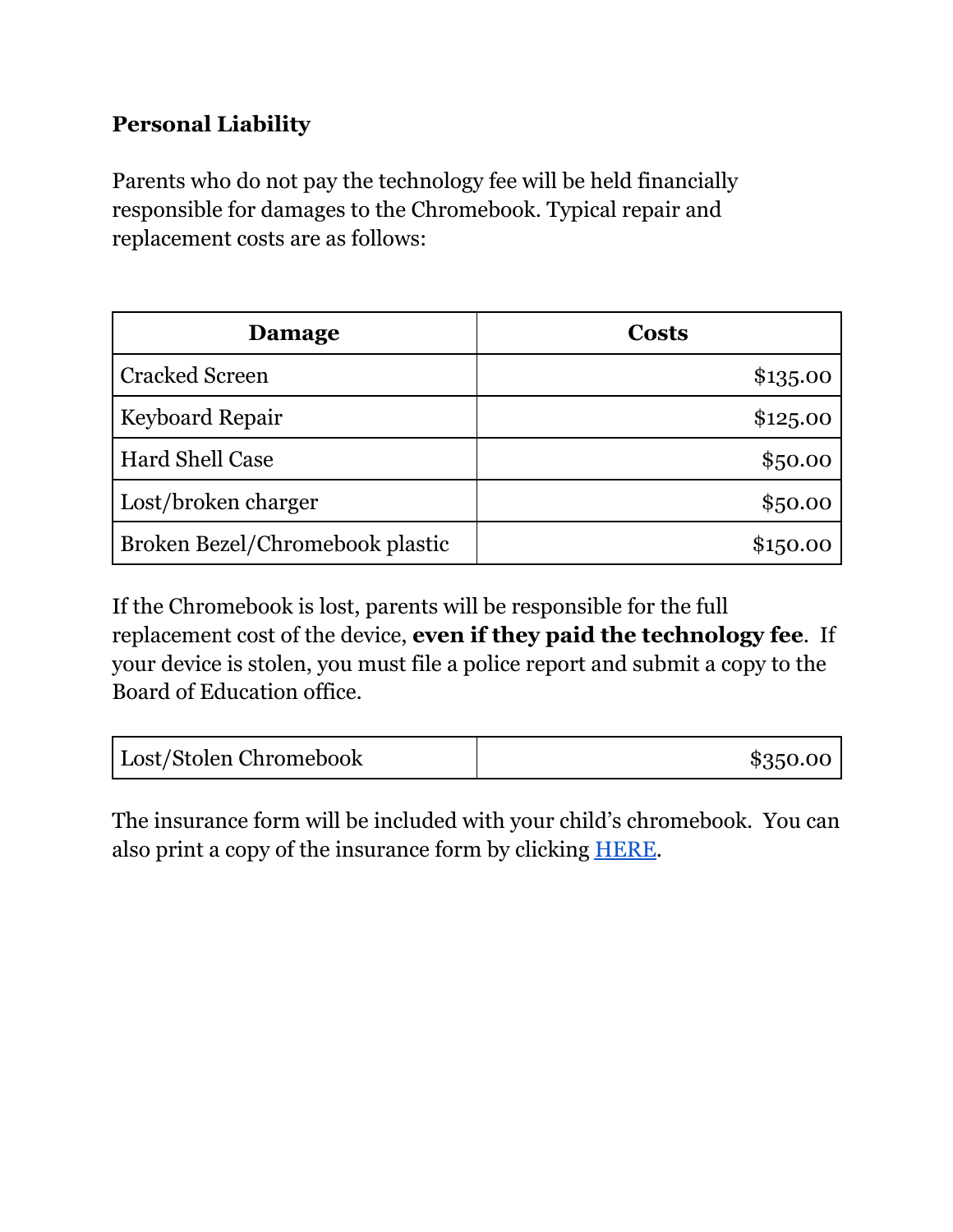# **TINTON FALLS SCHOOL DISTRICT TECHNOLOGY HANDBOOK**

Entorno de aprendizaje del siglo XXI

El mundo cambiante de hoy requiere que nuestros estudiantes aprendan en contextos relevantes del siglo XXI del mundo real que fomenten y alienten la colaboración, la comunicación y desarrollen las habilidades de resolución de problemas necesarias para adaptarse y navegar en una sociedad global.

A los estudiantes en los grados 3-8 se les asignará un Chromebook y un estuche para usar durante el año escolar. Los Chromebooks se distribuirán a los estudiantes el primer día de clases. Se requerirá que los estudiantes traigan un Chromebook completamente cargado en su estuche de transporte hacia y desde la escuela. Esto permitirá a los estudiantes acceder a materiales que sean atractivos y alentadores para que los estudiantes creen, se comuniquen y colaboren de formas nunca antes posibles.

Las políticas, los procedimientos y la información de este manual se aplican a todos los dispositivos de los estudiantes proporcionados por el Distrito Escolar de Tinton Falls. El derecho de posesión y uso está limitado y condicionado al cumplimiento de las políticas de la Junta y otras pautas descritas en este manual. Los maestros pueden establecer requisitos adicionales para su uso en su salón de clases. El distrito está entusiasmado con estas oportunidades de aprendizaje transformador y lo que proporciona para nuestros estudiantes.

# **Recepción y devolución de Chromebooks**

**Recibir una Chromebook:**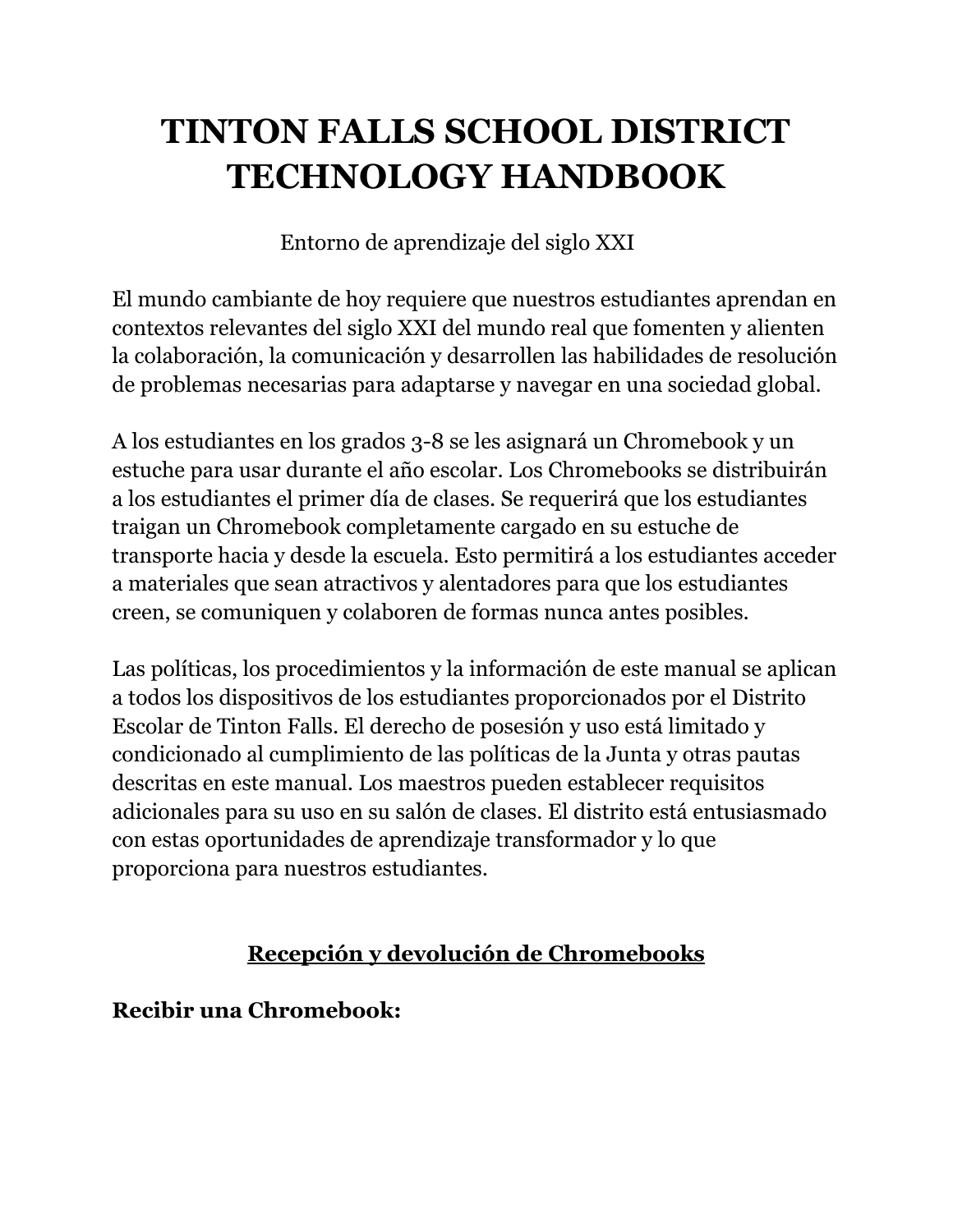Los Chromebook se distribuyen el primer día de clases. Todos los estudiantes recibirán una Chromebook, un adaptador de corriente y una funda protectora.

Con el dispositivo se incluye un formulario de seguro de Chromebook que los padres deben completar y devolver. Los padres deben seleccionar la opción de pagar la tarifa de tecnología de \$ 35.00 o elegir pagar por cualquier daño que pueda ocurrir.

Si el formulario de seguro de Chromebook no se devuelve a la escuela antes del 22 de septiembre de 2021, los padres serán responsables del costo de las reparaciones.

De acuerdo con la Política # 7523 - Dispositivos de tecnología proporcionados por el distrito escolar a los estudiantes, el estudiante es responsable del cuidado adecuado de la propiedad escolar y de los útiles y equipos escolares en su uso.

Los Chromebooks asignados por los estudiantes no se pueden aceptar en el contenedor de basura exterior de la oficina principal si se deja en casa. Si un estudiante no trae su Chromebook a la escuela, puede pedir prestado un Chromebook en el Centro de Medios. Los Chromebook en préstamo se asignan por orden de llegada. La falta de preparación repetida se abordará mediante procedimientos de disciplina en el aula y / o la escuela. Esto también puede reflejarse en la boleta de calificaciones de los estudiantes.

## **Devolución de una Chromebook:**

El Chromebook se recogerá al final del año escolar.

Si la inscripción de un estudiante en el Distrito Escolar de Tinton Falls (TFSD) finaliza por cualquier motivo, el Chromebook y los accesorios deben devolverse al Centro de Medios. Si no devuelve los artículos dentro de los tres días posteriores a la salida del estudiante del distrito, se informará como robado.

Si un estudiante no devuelve el dispositivo y los accesorios dentro de los tres días posteriores a la fecha de recolección, el dispositivo y los accesorios se considerarán robados y se informarán como tales.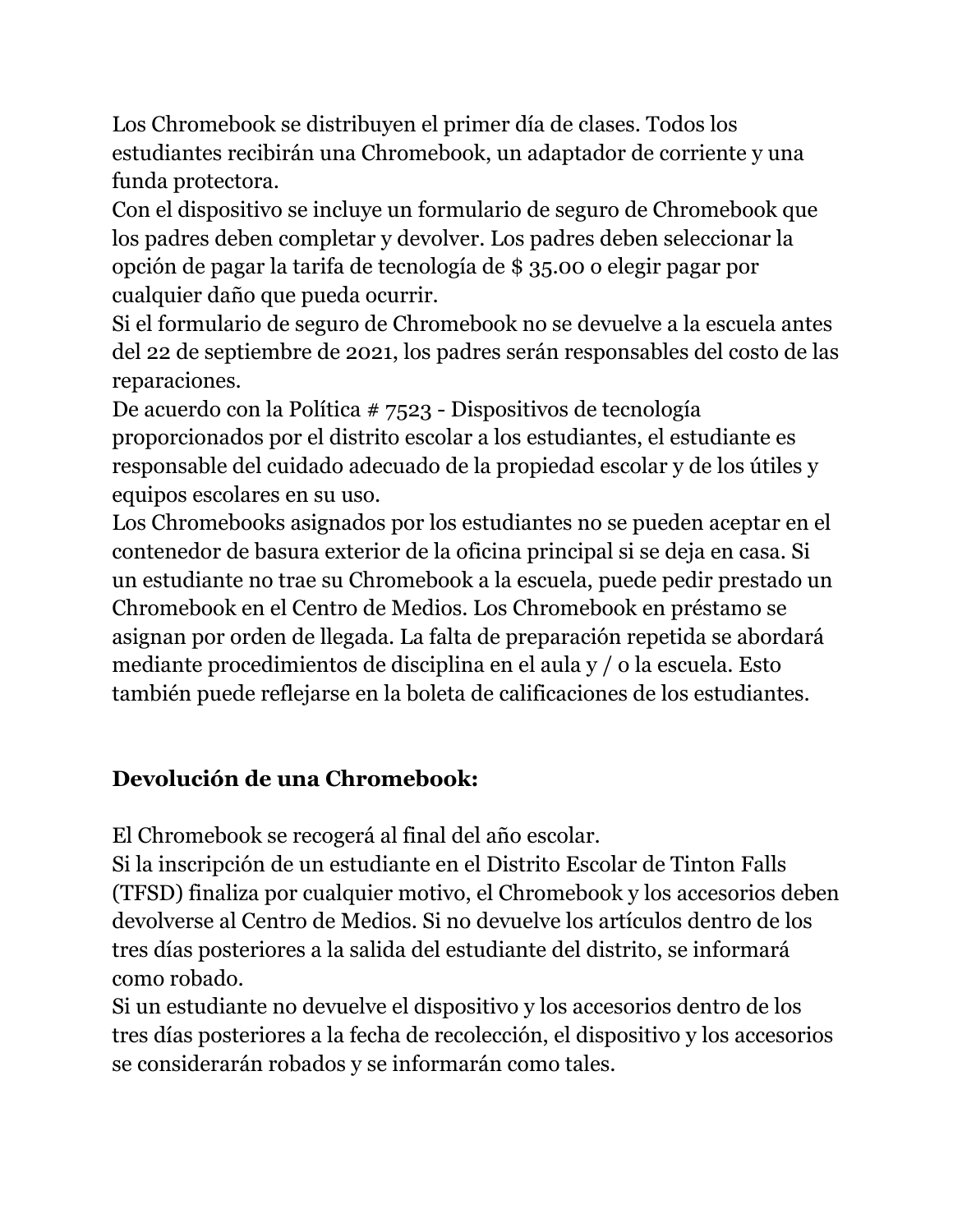Todos los Chromebooks y accesorios son propiedad de TFSD. El distrito se reserva el derecho de recolectar y / o inspeccionar el dispositivo de un estudiante en cualquier momento para eliminar cualquier material o aplicación que se considere inapropiada.

El Chromebook y los accesorios deben devolverse en buenas condiciones de funcionamiento. Cuando no se cobra una tarifa de tecnología del padre / estudiante al comienzo del año, el padre / estudiante es responsable de pagar cualquier tarifa asociada con daños al Chromebook o los accesorios.

## **Divulgación sobre los dispositivos tecnológicos proporcionados por el distrito escolar a los estudiantes**

Los dispositivos tecnológicos proporcionados por el TFSD pueden registrar o recopilar información sobre la actividad del estudiante o el uso del dispositivo tecnológico por parte del estudiante si el dispositivo está equipado con una cámara, un sistema de posicionamiento global u otra característica capaz de registrar o recopilar información sobre la actividad del estudiante o uso del dispositivo. El distrito escolar no utilizará ninguna de las capacidades de una manera que viole los derechos de privacidad del estudiante o cualquier individuo que resida con el estudiante. Se requiere un reconocimiento de esta notificación por parte de los padres antes de la emisión de un dispositivo tecnológico a los estudiantes.

#### **Soporte técnico y reparaciones**

Los padres, tutores o estudiantes no pueden intentar reparaciones ellos mismos o contratar a ninguna otra persona o empresa para reparar el equipo de propiedad de la escuela. Todas las reparaciones serán manejadas por el Distrito Escolar de Tinton Falls. Si ocurre un problema con el Chromebook, el estudiante debe notificar a su maestro de aula. El estudiante también será referido al Centro de Medios. Es posible que el estudiante necesite pedir prestado un Chromebook en préstamo, el cual será prestado a través del Centro de Medios.

#### **Opciones de protección de Chromebook 2021-2022**